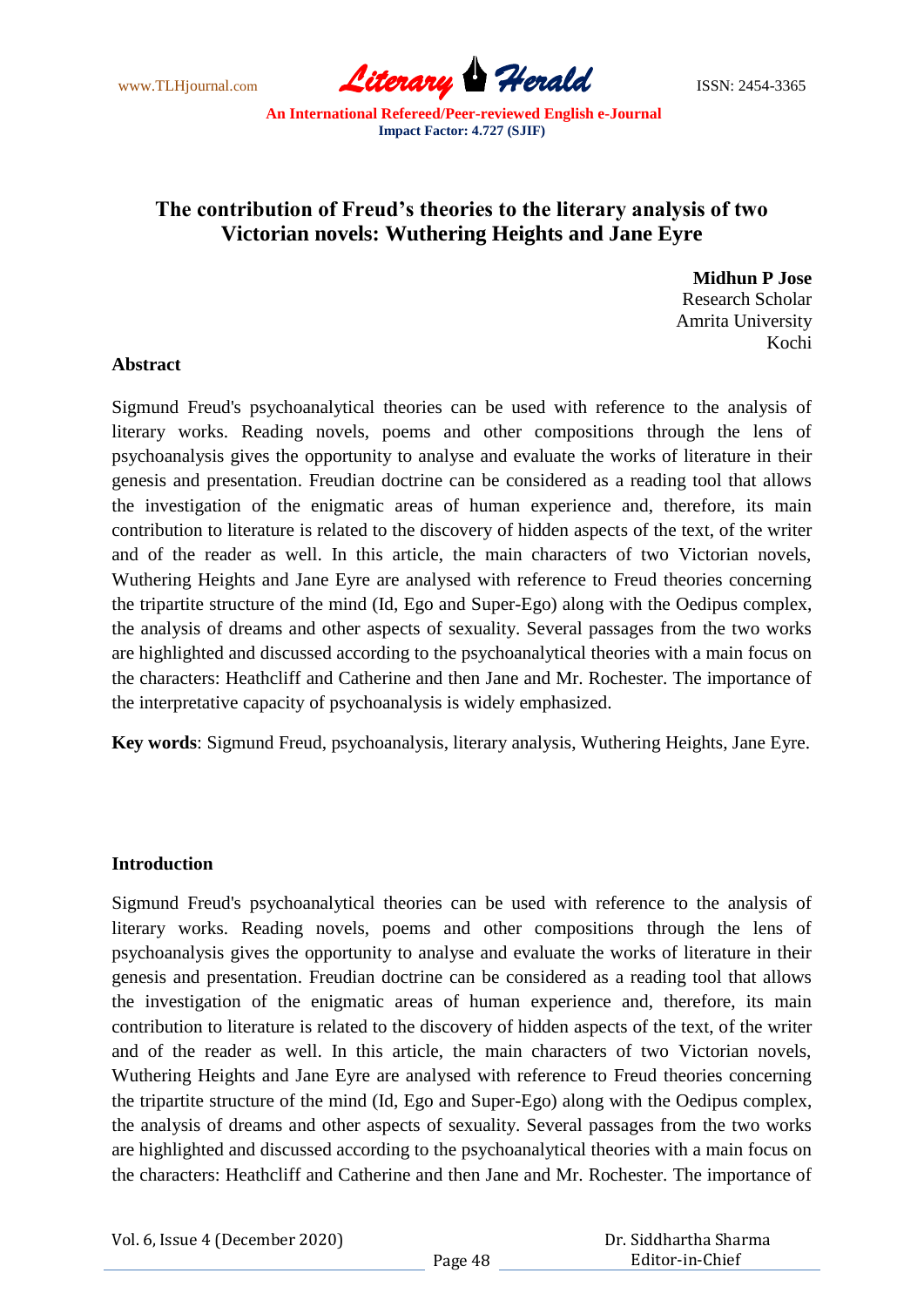www.TLHjournal.com **Literary Herald Herald** ISSN: 2454-3365

the interpretative capacity of psychoanalysis is widely emphasized. Key words: Sigmund Freud, psychoanalysis, literary analysis, Wuthering Heights, Jane Eyre. Anyway, psychoanalytic theories can be very helpful to the analysis of literary works for several reasons as Barry outlines in his theoretical approach to literature (Barry, 2002). Firstly, it is possible to make connections between the hidden content of a novel or poem and the unconscious mind as well as between the explicit content of a text and the conscious. Secondly, the repression of emotions and the disclosure of unconscious elements can be related either to the characters of a novel, poem and play or to the author himself. Thirdly, theories of sexuality can be associated to the representations of emotional suffering and mental dysfunctions in the form of psychological complaints or even madness. Fourthly, the Oedipus complex plays a relevant role in influencing gender dynamics and the relationships between men and women in social contexts as it clearly appears, for example, in the Shakespearean play Hamlet. Lastly, the belief that the analysis of psychological elements is more important for the critical reading of literary works than any other social or historical approach. In this paper, two novels of the English literature of the nineteenth century, Wuthering Heights and Jane Eyre, will be analysed according to specific Freudian concepts in relation to the texts and with particular attention to the exploration of the main characters of the novels: Heathcliff and Catherine, Jane and Mr Rochester.

## **Wuthering Heights**

In WH Volume I, the parts of the mind theorized by Freud, the Id, the Ego and the Super-Ego, are represented by three characters, respectively: Heathcliff, Catherine and Edgar Linton (Gold, 1985). The Id is characterized by being unconscious, chaotic, impulsive, energetic, has no moral rules and is governed by sexual and aggressive impulses which need to be discharged regardless of any possible consequence. The peculiarities of the Id can be associated with Heathcliff's behaviour since he is described by Mr. Lockwood, in Volume I chapters I-II (Bronte et al, 1998), as "rather slovenly", "an aversion to showy displays of feeling – to manifestations of mutual kindliness" and " the tone ….. I no longer ….. call Heathcliff a capital fellow". According to Gold, Heathcliff represents the Id since he is wild and uncivilized and, as Nelly describes in Volume I chapter IV, as an infant, he was "a dirty, ragged, black-haired child" and a "gipsy brat", likely a primitive or a person of brutish nature. Furthermore, he is soon judged in the novel as sinister: "it's as dark almost as if it came from the devil", with the use of the pronoun it likely to depict him as a thing rather than a human being. Such a description may be confirmed by the analogies, made in Volume I chapter I, to the place where Heathcliff lives since Wuthering Heights is compared to "the atmospheric tumult" and also to the aggressive behavior of the dogs; both similarities reflect the nature of the owner. In contrast, Edgar's nature is clearly the opposite since he is civilized, rich and good-mannered and, as Gold argues, he represents the Super-Ego, an area of the mind which is distinctive for its morality, religiosity, parental and social prohibitions, disapproval of misconduct. These aspects are clearly in contrast with the Id. In order to highlight Edgar's disposition, it is worth to mention the description of Trushcross Grange given in Volume I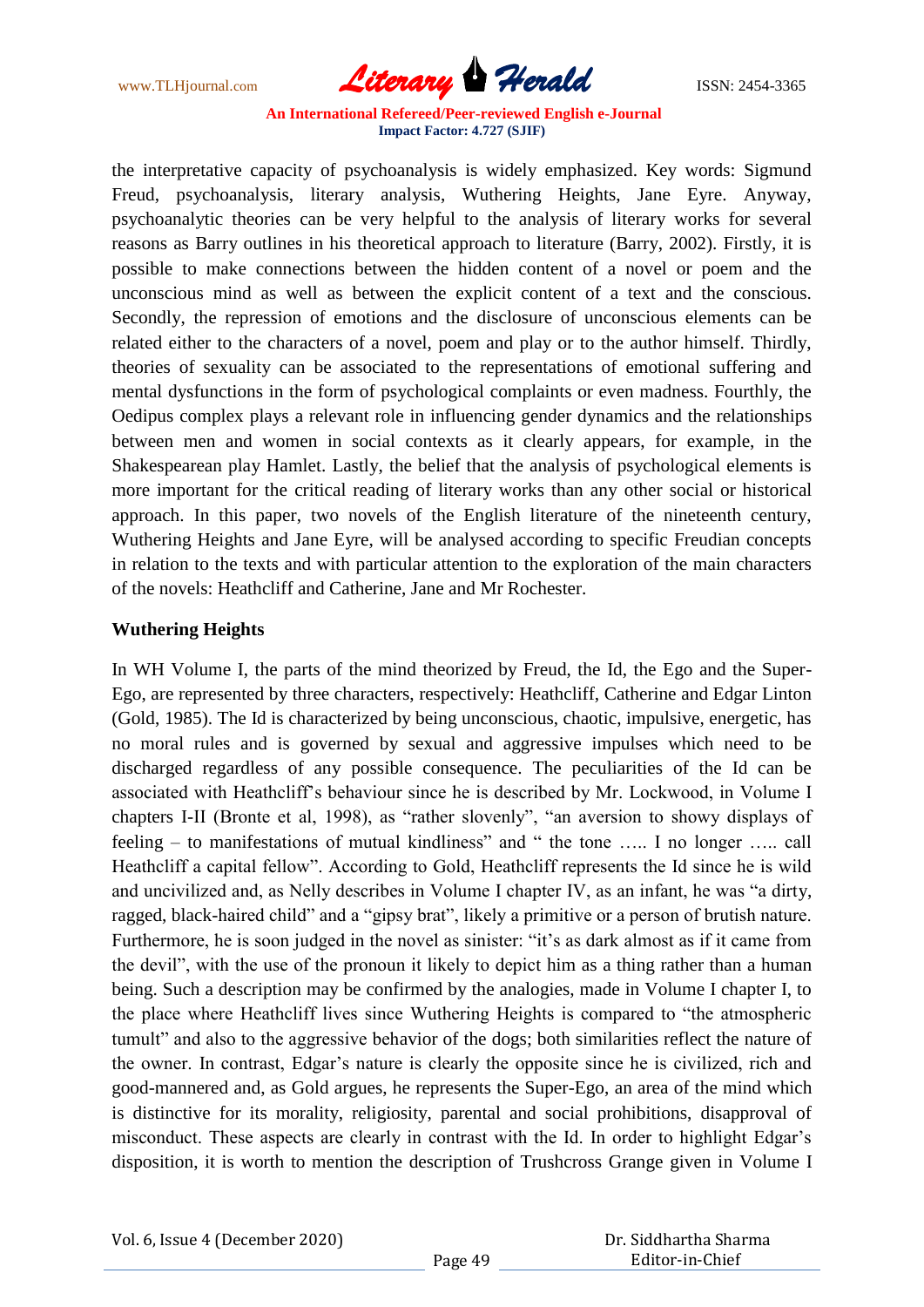www.TLHjournal.com **Literary Herald** ISSN: 2454-3365

chapter VI: "a splendid place carpeted with crimson and shimmering with little soft taper", "We should have thought ourselves in heaven", which is in antithesis to the representation of Wuthering Heights's place. Therefore, the Lintons are depicted as polite and civilized: "Then the woman-servant washed her feet; and Mr Linton mixed a tumbler of negus, and Isabella emptied a plateful of cakes into her lap, and Edgar stood gaping", definitely in opposition to the attitudes of the "wicked boy". Catherine, instead, can represent the Ego because of her rationality, her attachment to the real world and the efforts, apparently conscious, to control her natural disposition. As a matter of fact, Catherine is first described as similar to Heathcliff and, hence, as a person living her life according to her peevish nature as told by the words of Nelly in Volume I chapter V: "A wild, wicked slip she was", "She was much too fond of Heathcliff", "wakened in her a naughty delight to provoke him " and "turning Joseph's religious curses into ridicule, baiting me". Catherine is, in part, aware of her true nature as shown in the famous quote from chapter IX: "I am Heathcliff!", an expression that underlines the strong likeliness between the two or, in a psychoanalytic perspective, it suggests the existence of an identification, a psychological mechanism by which aspects or parts of a person can be interiorized by another individual. Catherine may or may not be completely aware of her analogy with Heathcliff, but what appears as astonishing and strange to Nelly is her decision to marry Edgar because "I shall like to be the greatest woman of the neighbourhood…" which is in stark contrast with the assertion "…- in my soul, and in my heart, I'm convinced I'm wrong!". It is evident that Catherine is ambivalent and smothers her true feelings by repression, a mechanism that Freud emphasized as being unconscious, and makes the decision to marry for convenience, an aspect that is likely driven by the Ego. It is possible to infer that her choice is linked to an identification with Edgar or to the influence of moral and social norms and, eventually, to her wish to increase in wealth, as Gold argues, since a good marriage was a primary concern for many women in the Victorian age. Catherine's tendency to repress sexual drives or feelings of love, and also Heathcliff's flight, are both motivated by a sense of humiliation and distance because "It would degrade me to marry Heathcliff", aspects that somewhat foresee the tragic events that will follow in the novel. The apparently destructive nature of the novel is a topic that is discussed by Iwase (2005), who states that Heathcliff and Catherine are both responsible of the tragic quality that can be attributed to the composition. The conjecture is that both characters are indeed egoistic and narcissistic, have an aggressive disposition towards the others and display unrestrained animal impulses if not a diabolical conduct, which may confirm the association with the Id. As a consequence, they can never live in peace but repeatedly suffer and end up destroying their lives and the happiness of those who surround them, an example being Isabella's marriage with Heathcliff. Catherine's aggressiveness and insensibility emerge in Volume II chapter I in the words used by herself: "I care nothing for your sufferings. Why shouldn't you suffer? I do." and later in the text, the theme of suffering is depicted in the lines: "Are you possessed with a devil, I shall writhe in the torments of hell?". It seems that Freud's theories on sadomasochism can help to understand the relationship between Catherine and Heathcliff since they both struggle for love and fight unsuccessfully against their aggressive drives. In the end, they can do nothing but let their nature express itself. As Iwase argues, Heathcliff is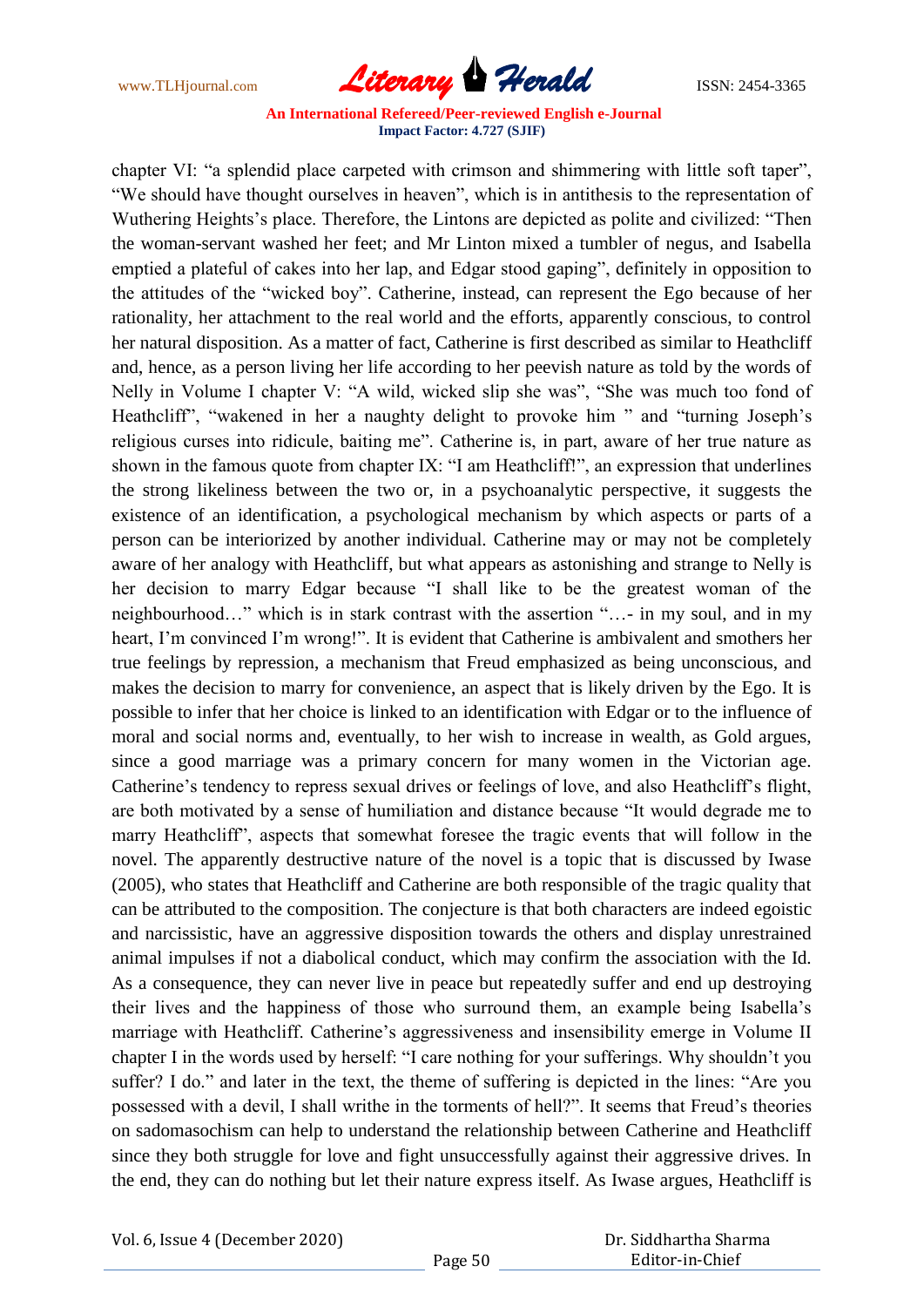www.TLHjournal.com **Literary Herald** ISSN: 2454-3365

so afflicted that his madness and vulnerability result in his pathological obsession for Catherine's ghost as shown in Volume I chapter III: "He got on to the bed my compassion made me overlook his folly". A madness that makes the moment of his death even more impressive as described in the final chapter: "I could not think him dead. Ech! what a wicked un he looks girnning at death!" In the end, their love was impossible either for a matter of tragic fate or for the decisions and natural inclinations of the single individuals. Further evidence to support the contribution of Freud's theories to the analysis of WH is given by Hoeveler (2006). The first dream described in the novel is that of Lockwood's, Volume I chapter III, "I began to dream to my unspeakable relief, they woke me." This dream can be interpreted according to the following psychoanalytical concepts: condensation, in which different elements of a dream may be united in a single image or context; displacement, a mechanism by which a latent content and the emotions attached to it are displaced to a manifest content that is more acceptable for the individual; representability, which is characterized by the transformation of thoughts or ideas into visual images. In the beginning, Lockwood is going home with Joseph but, in a second part, to a chapel where he listens to a sermon and is then beaten up because of the objections he makes. All things considered, it is possible to argue that phallic symbols are represented in the dream by the "weapon" which Lockwood does not possess while Joseph has a "heavy-headed cudgel". The discrepancy between these two characters may reflect their true natures since Joseph is depicted as rude and aggressive, aspects linked to masculinity, while Lockwood is rather inoffensive and gentle, traits which are typical of females. In addition, fear of castration emerges under the form of being beaten by other people in the chapel, a scenario that can be correlated to the reading that Lockwood made of Catherine's account of the "awful Sunday" and of the service that "lasted precisely three hours" or, additionally, to his previous and unpleasant encounter with the inhabitants of Wuthering Heights, which was characterized by coldness and aggressiveness.

## **Jane Eyre**

In JE, the Freudian theories concerning the Oedipus complex can be taken into consideration to explain the relationship between Jane and Mr Rochester. The Oedipus complex concerns a peculiar stage of the individual psychological development of a little boy or girl, and is generally characterized by intense feelings of love for the parent of the opposite sex, while death wishes and aggressive behaviour are expressed towards the parent of the same sex (Laplanche, and Pontalis, 1973). In the novel, Jane can be compared to a little girl since she has positive feelings of affection for Edward, who is twenty years older. Dell'Olio highlights the fact that Jane's love for Rochester is a consequence of the absence of a father figure in her childhood (Dell'Olio, 2010). Little is told in the novel about Jane's parents and the first family picture that appears in chapter I (Bronte, 1994), is characterized by coldness and solitude as shown by the weather conditions: "the dreary November day a long and lamentable blast" and by the distance between Jane and Mrs Reed who cannot be considered a caring and affectionate alternative mother. In fact, the following description of her aunt is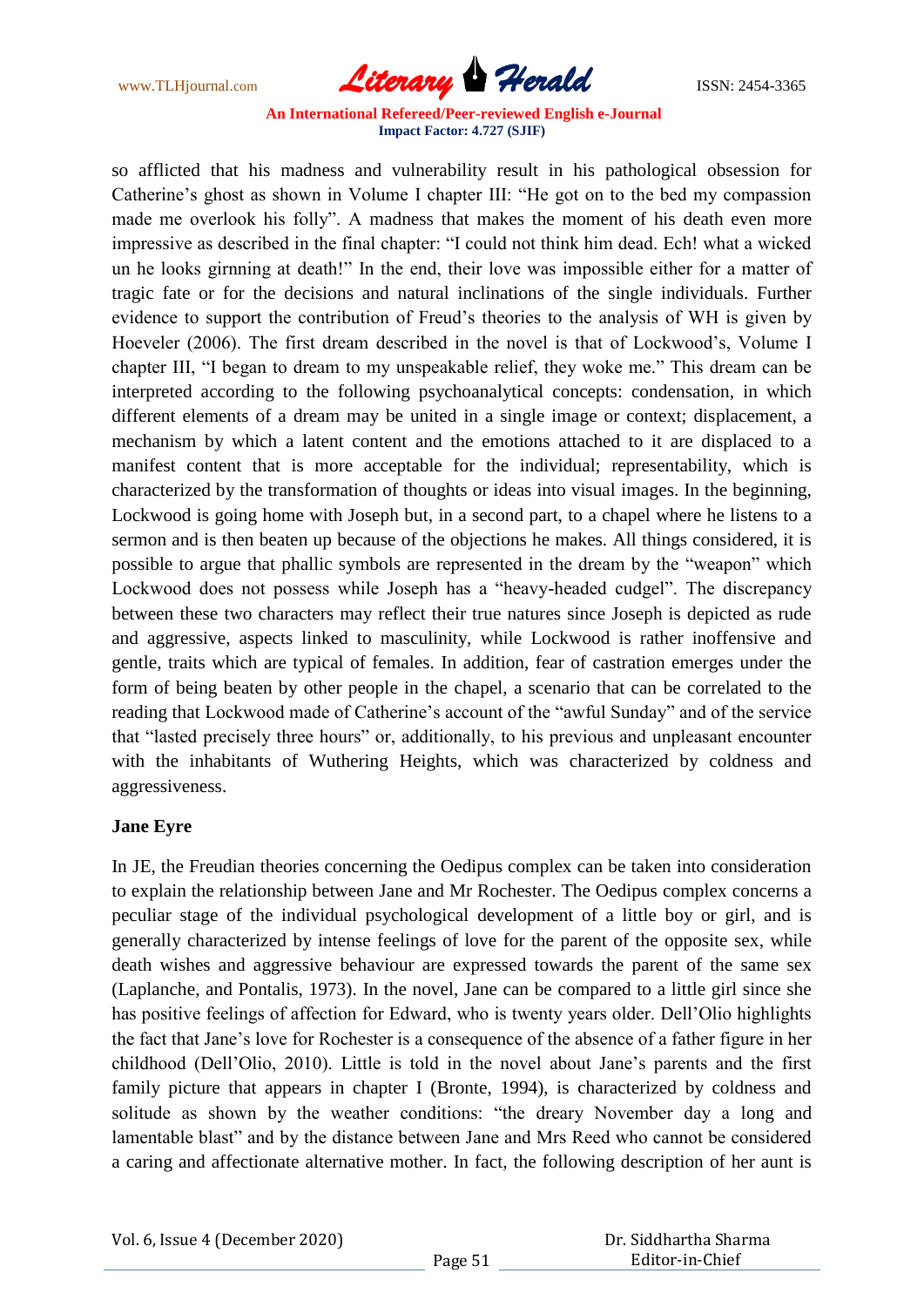www.TLHjournal.com **Literary Herald Herald ISSN: 2454-3365** 

worth mentioning: "She regretted to be under the necessity of keeping me at a distance" and again: "she really must exclude me from privileges intended only for contented, happy little children". The initial picture of emotional deprivation, unhappiness and prolonged loneliness may explain the fact that a young girl is so in need of true love and of attachment to a parental figure. As Dell'Olio argues, the relationship between Jane and Edward is so strong and intense that no disagreement or argument between an idealized father and a hypothetical daughter can hinder or diminish the affection they have for each other. In fact, after many tribulations and much sufferance on both sides, the final consideration made by the author in the last chapter is: "No woman was ever nearer to her mate than I am: flesh of his flesh", an intimacy which underlines the idea of blood relationships or gene sharing that is typical of family ties. The Oedipus complex is comparable to a love triangle in which a third person, the parent of the same sex, intervenes to impede or mitigate the expression of the unconscious sexual drives by the child. Jane's rivals can be represented either by Blanche Ingram or Bertha Mason. In the former case, the rivalry is not a matter of love since Rochester does not have genuine feelings of attachment to Blanche, but the point here are Jane's beliefs about Miss Ingram which mainly concern their social discrepancy. She is a threat for Jane, as shown in chapter XVI: "the belle of the evening", "was certainly the queen.", "A very rich and powerful one: she sang delightfully". Therefore, Jane is overtly jealous and struggles with the fear of being neglected by Edward and makes sharp comments about Blanche, likely to emphasize the differences between them as shown by: "Oh! yes. But you see there is a considerable difference in age: Mr Rochester is nearly forty; she is but twenty five", while Jane is even younger. Moreover, when talking about the Ingram sisters, Jane says that "Mary had a milder and more open countenance than Blanche; softer features too, and a skin some shades fairer (Miss Ingram was dark as a Spaniard)", this last aspect is clearly in contrast with "this one little English girl", as Rochester defines Jane in chapter XXIV. It is clear from this comparison with Blanche Ingram that Jane Eyre belongs to a lower social class since she is a person, at least initially, with no money or fortune and forced to work as a governess. Since the beginning of the novel the heroine struggles against her inferiority as shown in chapter II where she refers to her cousin John: "Master! How is he my master? Am I a servant?" differently from her attitude towards Rochester, her master, as it appears in chapter XVII: "My master's colourless, olive face, full of an interest, an influence that quite mastered me". An interesting work concerning the analysis of dreams and artistic production in JE provides important insights into the psychoanalytic reading of the social condition of women in the Victorian age (Arnautu, 2002). Firstly, Jane's dreams are used in the novel to express fears of motherhood since their manifest content and verbal description are frequently characterized by anxiety and a sense of failure and incapacity to deal with little children. This is apparent in chapter XXV: "I was burdened with the charge of a little child and wailed piteously in my ear" and again: "- however much its weight impeded my progress, I must retain it". The elements that emerge in these dreams are likely connected to the events of Jane's life: her marriage to Rochester which can be interpreted as a sort of imprisonment for a young girl and a limitation of her freedom and independence. Other girls at the time might have been overexcited by the idea of marrying a rich man and climbing the social ladder, but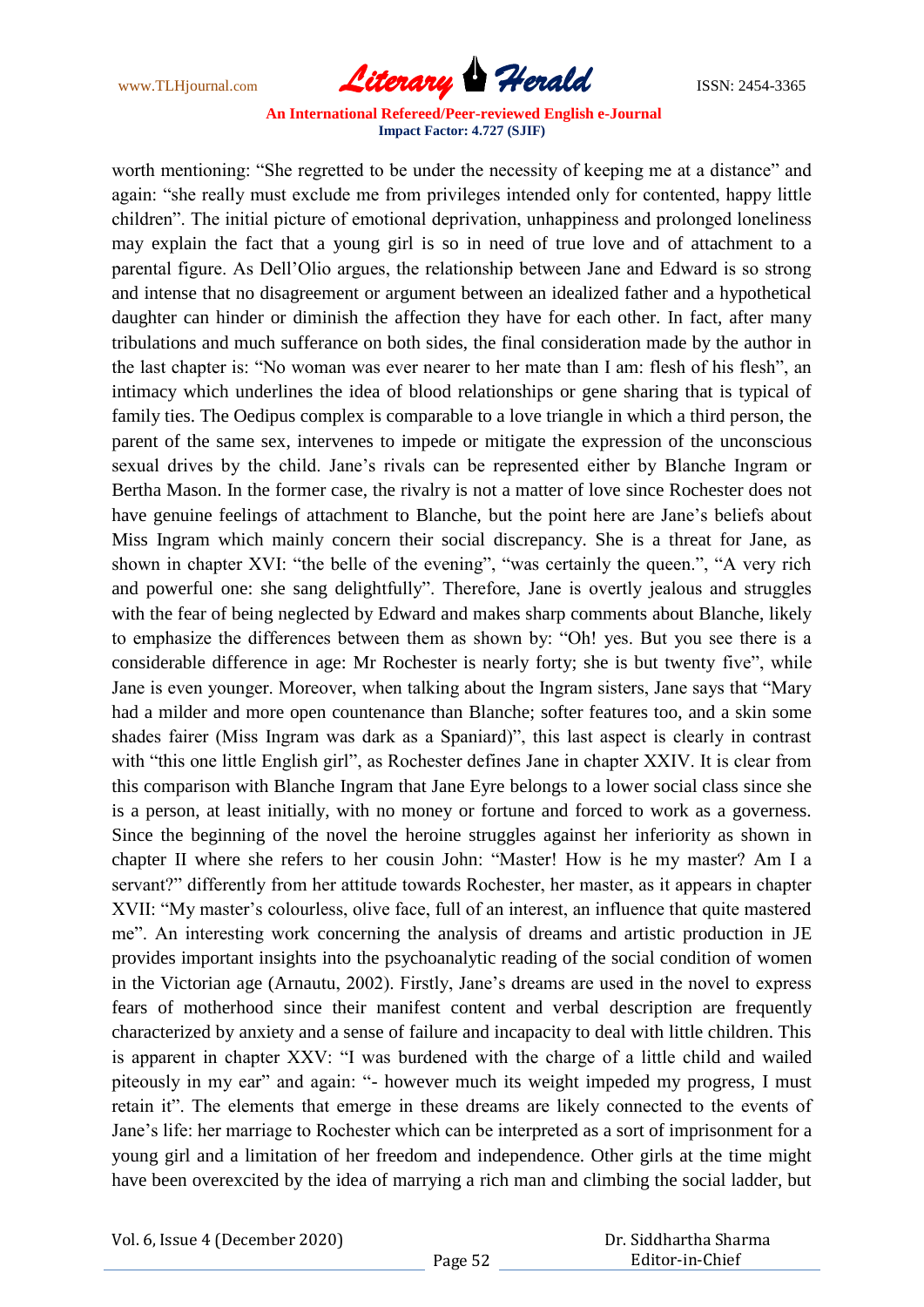www.TLHjournal.com **Literary Herald** ISSN: 2454-3365

Jane goes against the tide, an attitude which is confirmed by her rather cold and ambivalent relationship with Adele, her constant feelings of emancipation and lack of showiness. Secondly, Jane's painting ability is the expression of an artistic quality which allows the heroine to emerge from her social inferiority since she is much appreciated as shown in chapter X: "That is one of my paintings over the chimney-piece. Well, that is beautiful, Miss Jane!". At the same time, it prevents her from being conformed to the upper classes as she is not trying to draw people's attention, unlike Miss Ingram as depicted in chapter XVII: "Miss Ingram, who had now seated herself with proud grace at the piano her air seemed intended to excite not only the admiration, but the amazement of her auditors". Exhibitionistic and voyeuristic drives are expressed also by Jane since her paintings may reflect an unconscious wish to show herself and to be watched by others, as Arnautu argues, along with a need for admiration. In chapter XIII, Jane's self-gratification in painting is described in these words: "Were you happy when you painted these pictures? asked Mr. Rochester presently. …. yes, and I was happy. To paint them, in short, was to enjoy one of the keenest pleasures…. Apart from personal satisfaction, it is important to consider that the heroine's artistic skills symbolize the opportunity to distinguish herself as she possesses noble and elevated qualities. It does not necessarily follow that she belongs to an upper social class, indeed she represents an alternative to the maternal role imposed on women by society. The second rival for Jane's oedipal dream is Bertha Mason, a rather ambiguous figure who, according to Atherton, represents the animal, instinctual and disruptive side of the heroine, an aspect that, in a psychoanalytic perspective, can be associated to the typical sexual and aggressive drives that characterize the Id (Atherton, 2014). Moreover, in chapter XXVI Bertha is referred to with an impersonal pronoun, which dehumanizes her, and she is also compared to some kind of beast: "it grovelled, seemingly, on all fours; it snatched and growled like some strange wild animal: but it was covered with clothing…". A figure that apparently lacks any form of moral principle or self-control like Heathcliff. She is an example, as another scholar argues (Showalter, 1985), of the madwomen who, in the Victorian society, were commonly confined in an asylum or at home in a segregated area, an attic, and abandoned to the cure of a single assistant, typically another woman. Isolation was an experience that occurred also to Jane when, as a child, she was unjustly shut up into the Red room because of her tantrums and irritable behaviour. It seems that antisocial attitudes along with madness or any other troublesome behaviour that could emerge from the discharge of the Id and especially if expressed by women, had to be adequately dominated or kept under control because of the moral rules that governed society.

## **Conclusion**

In conclusion, psychoanalytical theories can provide useful insights into the understanding of these two masterpieces of English literature since it is possible to assume that the suppression of individual desires and wishes, either consciously or in an unconscious way, the difficulty to find an adequate compromise between the energies of the Id, Ego and Super-Ego along with the pressures women may encounter in a patriarchal and misogynous society. All these